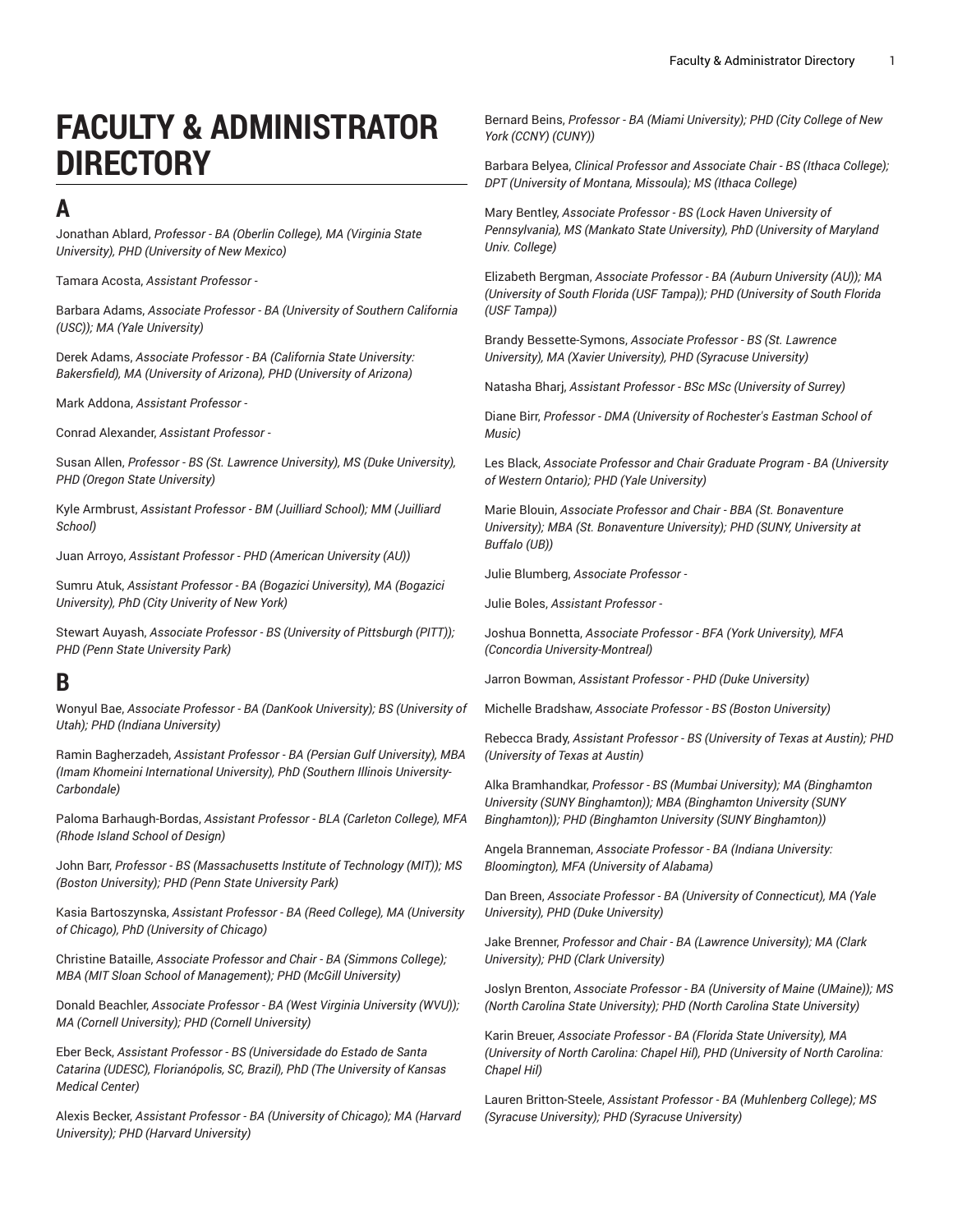Kari Brossard Stoos, *Department Associate Chair and Associate Professor - BS (Canisius College); MS (SUNY, University at Buffalo (UB)); PHD (SUNY, University at Buffalo (UB))*

Cory Brown, *Professor - BA (Oklahoma State University); MFA (Cornell University)*

David Brown, *Professor - BA (Ithaca College); MS (Cornell University); PHD (Cornell University)*

Jack Bryant, *Associate Professor and Program Director - BA (Western Kentucky University); MFA (Boston University)*

## **C**

Sergio Cabrera, *Assistant Professor - PHD (University of Texas at Austin)*

Hana Cai, *Assistant Professor - BA (University of Maryland), BM (University of Maryland), MM (Conducting University of Rochester), DM (Indiana University)*

Laura Campbell Carapella, *Associate Professor - BS (SUNY, Cortland); EDD (Columbia University); MS (University of Wisconsin, LaCrosse)*

Patti Capaldi, *Assistant Professor - MFA (Massachusetts College of Art)*

Michael Caporizzo, *Associate Professor - BM (Ithaca College); MM (Ithaca College)*

Elijah Carter, *Assistant Professor -*

Edward Catto, *Instructor - BS (Cornell University); MBA (University of North Carolina)*

Dennis Charsky, *Professor and CMD Program Director - PHD (University of Northern Colorado)*

Teresa Chen, *Assistant Professor - BS (National Taiwan University), MS (National Taiwan University), PhD (University of Oregon)*

Walter Byongsok Chon, *Associate Professor - BA (Sungkyunkwan University); DFA (Yale School of Drama); MA (Washington University in St. Louis (Wash U)); MFA (Yale School of Drama)*

Samah Choudhury, *Assistant Professor - BA (University of Michigan), AM (Harvard University), PhD (University of North Carolina)*

Charles Ciccone, *Professor - BS (Ithaca College); PHD (Rutgers University (RU) The State University of New Jersey)*

Beth Ellen Clark Joseph, *Professor - BS (University of California at Berkeley), PHD (University of Hawaii: Manoa)*

Matthew Clauhs, *Associate Professor - BS (Penn State University Park); MM (University of Massachusetts); PHD (Temple University)*

Edward Cluett, *Associate Professor - BA (Boston College); PHD (Cornell University)*

Dann Coakwell, *Assistant Professor - AM (Yale University); BM (University of Texas); DMA (Texas Tech University); MM (Texas Tech University)*

Pablo Cohen, *Associate Professor - BA (Buenos Aires Conservatory), MM (Temple University), DM (Temple University)*

Jessye Cohen-Filipic, *Associate Professor - AB (Smith College), MS (Virginia Commonwealth University), MS (Virginia Commonwealth University), PHD (Virginia Commonwealth University)*

Katherine Cohen-Filipic, *Associate Professor and Chair - BA (Earlham College), MSW (Virginia Commonwealth University), PHD (Virginia Commonwealth University)*

Paula Murray Cole, *Associate Professor - BFA (Ithaca College); MFA (Southern Methodist University (SMU))*

Christopher Coletti, *Assistant Professor - BM (Manhattan School of Music); MM (Juilliard School)*

James Conklin, *Associate Professor - BS (Miami University: Oxford Campus), MS (Cornell University), PHD (University of Rochester)*

Phoebe Constantinou, *Professor - BS (Queens College (CUNY)); EDD (Teachers College, Columbia University); MS (Queens College (CUNY))*

Grant Cooper, *Professor, Visiting -*

Jeane Copenhaver-Johnson, *Associate Professor - BA, MEd, PhD (Florida)*

Lisa Corewyn, *Assistant Professor and Coordinator of Anthropology - BS (Colorado State University), MA (University Calgary), PhD (University of Texas: San Antonio)*

Nandadevi Cortes Rodriguez, *Assistant Professor - BS Universidad Nacional Autonoma de Mexico, MS Universidad Nacional Autonoma de Mexico, Ph.D. University of Maryland*

Mike Costello, *Associate Professor - BS (Ithaca College); MS (Ithaca College)*

Colleen Countryman, *Assistant Professor - BS (Canisius College), MA (Virginia Polytechnic Institute), PhD (North Carolina State University)*

Julia Cozzarelli, *Professor - BA (SUNY, University at Buffalo (UB)); BFA (SUNY, University at Buffalo (UB)); MA (Yale University); PHD (Yale University)*

Melinda Cozzolino, *Associate Professor - BS (Keuka College); MS (University of Scranton)*

Becky Craig, *Assistant Professor - BA (College of Wooster); PHD (University of Michigan, Ann Arbor (U-M))*

Ben Crane, *Associate Professor - BA (University of Michigan: Ann Arbor), PhD (University of Wisconsin: Madison)*

Cathy Crane, *Professor and CPMA Degree Program Director - BA (Sarah Lawrence College), MFA (San Francisco State University)*

Radio Cremata, *Associate Professor and Chair - BA (University of Miami); DMA (Boston University); MS (Florida International University (FIU))*

Craig Cummings, *Professor - PHD (Indiana University, Bloomington)*

**D**

Chrystyna Dail, *Associate Professor - BA (Penn State University Park Campus), MA (University of Maryland: College Park), PHD (University of Maryland: College Park)*

Rita Daly, *Clinical Assistant Professor and Fieldwork Coordinator -*

Rebekah Daniel, *Assistant Professor -*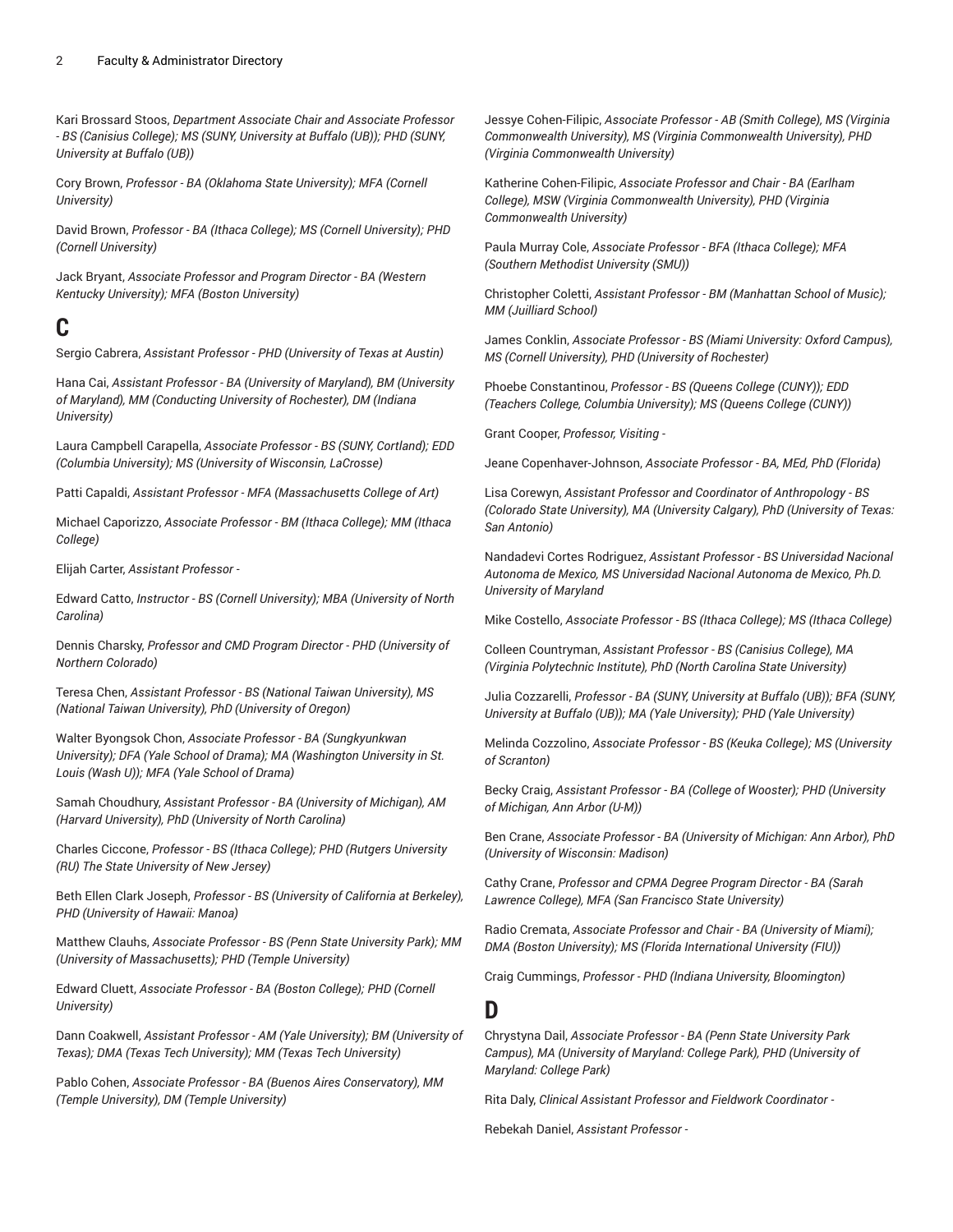Wendy Dann, *Professor and Chair - BFA (Ithaca College); MFA (Syracuse University)*

Susan Adams Delaney, *Associate Professor and Director of the Integrative Core Curriculum - PHD (Syracuse University)*

Mary Turner DePalma, *Professor and Chair - BA (University of Pennsylvania), PhD (Cornell University)*

Maria DiFrancesco, *Professor and Exploratory Director - BA (Canisius College); MA (SUNY, University at Buffalo (UB)); PHD (SUNY, University at Buffalo (UB))*

Dave Diggin, *Associate Professor - BS (Manchester Metropolitan University); MS (Manchester Metropolitan University); PHD (University of Limerick)*

Charis Dimaras, *Professor - MM (Juilliard School), DMA (Manhattan School of Music)*

Anthony DiRenzo, *Professor - BS (Syracuse University); MA (Villanova University); PHD (Syracuse University)*

Julie Dorsey, *Professor and Chair - BS (Ithaca College); DPT (Boston University); MS (Ithaca College)*

Toby Dragon, *Associate Professor - BA (Ithaca College), MS (University of Massachusetts: Amherst), PHD (University of Massachusetts: Amherst)*

Duncan Duke, *Associate Professor - BS (Tec de Monterrey); MBA (Tec de Monterrey); MS (Cornell University); PHD (Cornell University)*

Craig Duncan, *Professor and Chair, Legal Studies Coordinator - BA (Brown University); PHD (University of Michigan, Ann Arbor (U-M))*

Jessica Dunning-Lozano, *Associate Professor - BA (University of California at Berkeley), BA (University of California at Berkeley), MA (University of Chicago), PHD (University of Texas: Austin)*

### **E**

David Earll, *Assistant Professor - BM (University of South Dakota); DMA (Arizona State University); MM (Arizona State University)*

Michelle Ederer, *Associate Professor -*

Hugh Egan, *Professor - BA (Brown University), MA (University of Iowa), PHD (University of Iowa)*

Jamie Ellis, *Assistant Professor - BS (University of California at Berkeley), PHD (University of Wisconsin: Madison)*

Dara Engler, *Associate Professor and Associate Chair - BFA (University of New Hampshire); MFA (Indiana University, Bloomington)*

Mary Ann Erickson, *Associate Professor - BA (University of Rochester), MA (Cornell University), PHD (Cornell University)*

Scott Erickson, *Dana Professor - PHD (Lehigh University)*

Ali Erkan, *Associate Professor and Chair - BS (Lehigh University), MS (Lehigh University), PHD (Lehigh University)*

Alex Estabrook, *Instructor -*

Greg Evans, *Assistant Professor -*

Sean Eversley Bradwell, *Assistant Professor -*

#### **F**

Amanda Faherty, *Assistant Professor - BA (Hobart William Smith Colleges), MA (Clark University), PhD (Clark University)*

Richard Faria, *Professor - BM (Ithaca College); DMA (SUNY, Stony Brook University); MM (Michigan State University (MSU))*

Lisa Farman, *Associate Professor - BA (St. Bonaventure University), MA (Syracuse University), PhD (University of North Carolina: Chapel Hil)*

Annemarie Farrell, *Associate Professor - BA (Mount Holyoke College); MA (Ohio State University, Columbus); PHD (Ohio State University, Columbus)*

Marella Feltrin-Morris, *Associate Professor and Chair - BA (University of Ca' Foscari), MA (State University of New York: Binghamton), PHD (State University of New York: Binghamton), PHD (State University of New York: Binghamton)*

Carlos Figueroa, *Associate Professor - BA (Fairleigh Dickinson University (FDU)); MA (New School University); MS (Central Michigan University); PHD (New School University)*

Akiko Fillinger, *Professor - BS (Portland State University), PHD (Colorado State University)*

Sarah Fishel, *Associate Professor - BA (Ithaca College); MA (Ithaca College)*

Tamara Fitzwater, *Associate Professor - BS (Cornell University); MA (Binghamton University (SUNY Binghamton)); PHD (Binghamton University (SUNY Binghamton))*

Arhlene Flowers, *Professor - BA (New York University (NYU))*

Mat Fournier, *Assistant Professor - BA (Universite Paris), MA (Universite Paris), PhD (Universite Paris)*

Jason Freitag, *Associate Professor - BA (New York University (NYU)); MA (New York University (NYU)); PHD (Columbia University)*

Allison Frisch, *Assistant Professor - MBA (Rochester Institute of Technology)*

Amy Frith, *Associate Professor - BS (Michigan State University (MSU)); MS (Michigan State University (MSU)); PHD (Cornell University)*

Ellie Fulmer, *Associate Professor - BA (Clark University), BA (Clark University), MED (Clark University), DED (University of Pennsylvania)*

Jerome Fung, *Assistant Professor - AM (Harvard University); BA (Swarthmore College); PHD (Harvard University)*

#### **G**

Chip Gagnon, *Professor and Chair - BS (Georgetown University); MA (Columbia University); MPHIL (Columbia University); PHD (Columbia University)*

Ted Galanthay, *Associate Professor - BA (Duke University); MSC (University of Colorado, Boulder); PHD (University of Colorado, Boulder)*

Diane Gayeski, *Professor - BS (Ithaca College); MA (University of Maryland); PHD (University of Maryland)*

Matthew Geiszler, *Associate Professor - BS (University of Florida (UF)); MA (Northern Kentucky University); PHD (Kent State University)*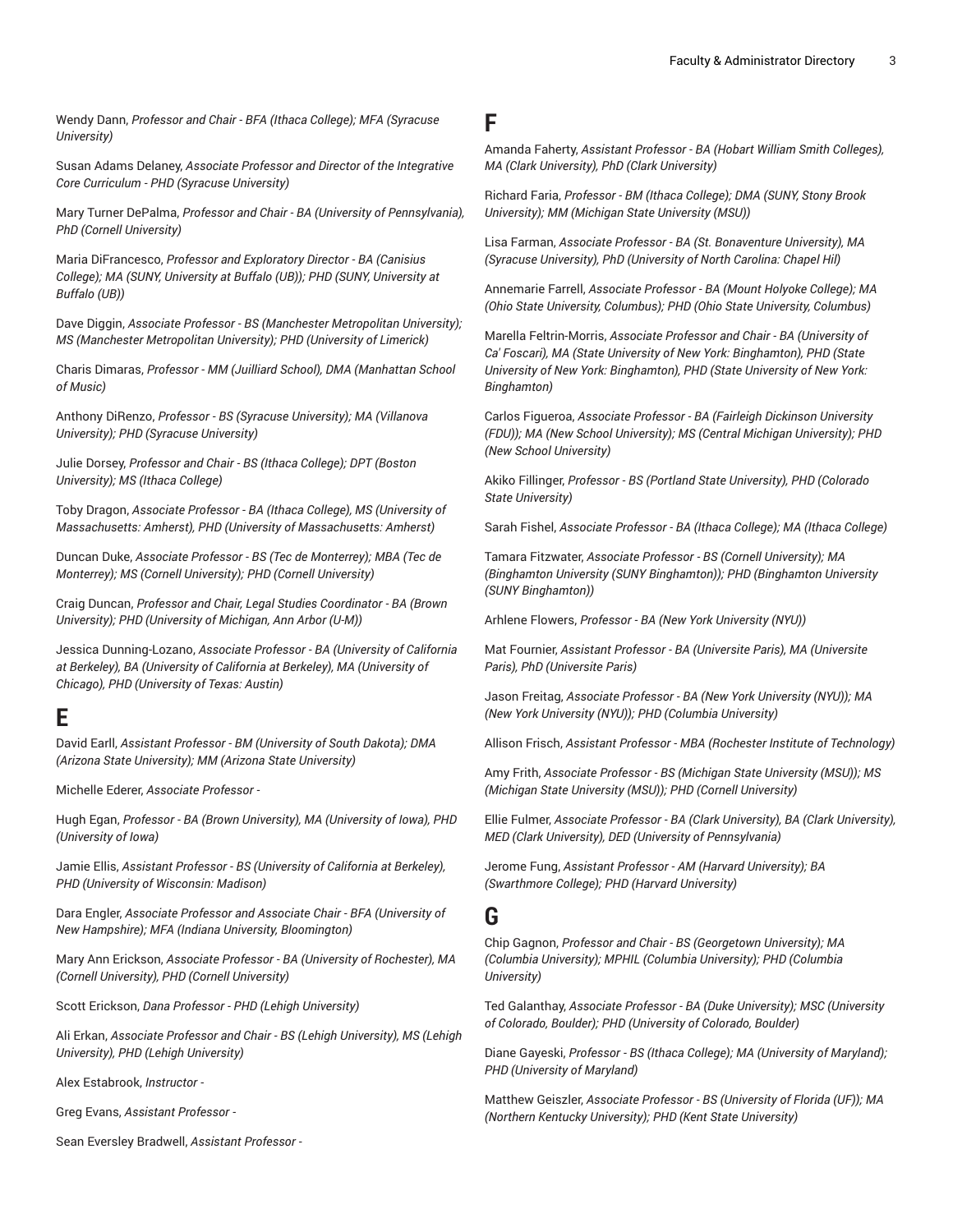Amie Germain, *Associate Professor and Graduate Program Chair - BS (Penn State University Park); EDD (Gwynedd Mercy College)*

Joash Geteregechi, *Assistant Professor -*

Steven Ginsberg, *Associate Professor and Pendleton Endowed Chair - BA (Queens College (CUNY)); MS (Northwestern University (NU))*

Amanda Gladu, *Assistant Professor - BA (University of Texas at Austin); BA (University of Texas at Austin); MFA (Northwestern University (NU))*

Claire Gleitman, *Dean - BA (Wesleyan University), MA (New York University), PHD (New York University)*

Marc Gomes, *Assistant Professor - MFA (California State University, Long Beach (CSULB))*

David Gondek, *Associate Professor - BS (State University of New York at Geneseo (SUNY Geneseo)); PHD (Dartmouth College)*

Belisa Gonzalez, *Professor and Director - BA (Southwest Texas State University), MA (University of New Mexico), PHD (Emory University)*

Enrique Gonzalez-Conty, *Associate Professor - BA (University of Puerto Rico); MA (University of Texas at Austin); PHD (University of Texas at Austin)*

Catherine Gooch, *Director Clinical Education and Clinical Assistant Professor - BS (York College of Pennsylvania); MED (Elmira College)*

Steven Gordon, *Associate Professor - MS (Ithaca College)*

Raymond Gozzi, *Associate Professor - BA (Harvard University), MA (University of California at Berkeley), PhD (University of Massachusetts: Amherst)*

Megan Graham, *Assistant Professor -*

Laura Gras, *Professor and Chair - DPT (Russell Sage College); MS (Russell Sage College); SCD (Rocky Mountain University of Health Professions)*

Courtney Gray, *Clinical Professor - BS (Ithaca College); MS (A.T. Still University (ATSU), Arizona School of Health Science (ASHS))*

Hilary Greenberger, *Professor - BA (Oberlin College), MS (Dalhousie University), BS (Ithaca College), PhD (Virginia Commonwealth University)*

Serge Grigoriev, *Associate Professor - BA (University of Virginia), PHD (Temple University)*

Michael Groman, *Assistant Professor -*

Jorge Grossmann, *Professor - BM (Faculdade Santa Marcelina); DMA (Boston University); MM (Florida International University (FIU))*

Hongwei Guan, *Associate Professor and Director China Ex Program - PHD (Indiana University, Bloomington)*

Chrissy Guest, *Associate Professor and TVDM Program Director - AS (Tompkins Cortland Community College), BS (State University of New York: Empire), MFA (Full Sail University)*

Martha Guth, *Assistant Professor - BM (Oberlin College); DMA (University of Michigan, Ann Arbor (U-M)); MM (University of Cincinnati)*

Daniel Gwirtzman, *Assistant Professor -*

#### **H**

Mike Haaf, *Professor and Chair - BS (Ithaca College), MS (University of Wisconsin: Madison), PHD (University of Wisconsin: Madison)*

Sara Haefeli, *Associate Professor - BM (University of Northern Colorado), MM (University of Northern Colorado), PHD (University of Illinois at Urbana-Champai)*

David Hajjar, *Assistant Professor - BS (University of Massachusetts, Amherst); MS (MGH Institute of Health Professions); PHD (Ohio University)*

Fatima Hajjat, *Assistant Professor - BS (Jordan University of Science and Technology); MBA (Texas Tech University); PHD (University of Massachusetts, Amherst)*

Jason Hamilton, *Professor - BA (Grinnell College), MA (University of California: Santa Barbara), PHD (University of California: Santa Barbara), MA (University of California: Santa Barbara), PHD (University of California: Santa Barbara)*

Scott Hamula, *Professor and Chair - BA (SUNY, Buffalo State College); BA (SUNY, Buffalo State College); MBA (University of Chicago Booth School of Business)*

Paul Hansom, *Assistant Professor -*

Jean Hardwick, *Professor and Chair - BA (Smith College); PHD (University of Vermont)*

Jason Harrington, *Associate Professor - BA (College of the Atlantic), MFA (Syracuse University), PhD (Texas Tech University)*

Bill Hastings, *Assistant Professor - BA (Ithaca College); MFA (University of Connecticut)*

Jenna Heffron, *Associate Chair and Associate Professor - MOT (Quinnipiac University); PHD (University of Illinois at Chicago (UIC))*

Rajpreet Heir, *Assistant Professor - BA (DePauw University); MFA (George Mason University)*

Cynthia Henderson, *Professor and Chair - BS (Troy State University), MFA (Penn State University Park Campus)*

Eleanor Henderson, *Associate Professor and Chair - BA (Middlebury College); MFA (University of Virginia)*

Lynne Hewitt, *Professor and Chair - BA (Cornell University); MA (SUNY, University at Buffalo (UB)); PHD (SUNY, University at Buffalo (UB))*

Jon Hilton, *Instructor -*

Chris Holmes, *Associate Professor and Chair - PHD (Brown University)*

Jeff Holmes, *Professor - BA (Baldwin-Wallace College), MA (University of Akron), PHD (University of Akron)*

M. Nicole Horsley, *Assistant Professor - BA (University of California, Los Angeles (UCLA)); MA (Claremont Graduate University); MED (Claremont Graduate University); PHD (Indiana University)*

Carly Jo Hosbach-Cannon, *Assistant Professor - BS (Ohio University); MS (Misericordia University); PHD (Syracuse University)*

Megan Hotchkiss, *Associate Professor and Director CE - BS (Ithaca College); DPT (Ithaca College); MS (Ithaca College)*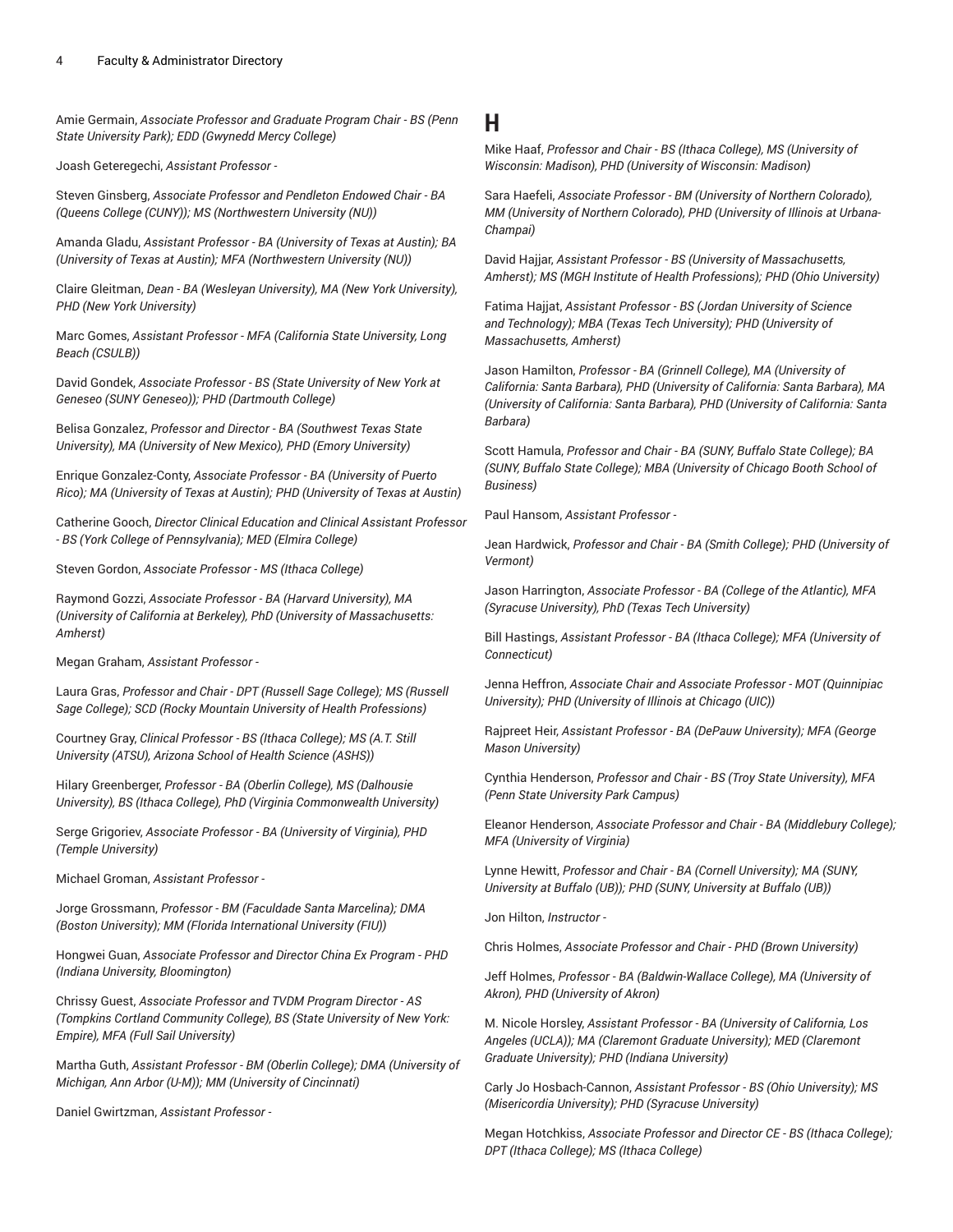Brad Hougham, *Professor - BM (University of Saskatchewan); DMA (Rutgers University (RU) The State University of New Jersey); MA (City College of New York (CCNY) (CUNY))*

Christopher House, *Associate Professor - AAS (Monroe Community College), BS (State University of New York: Brockport), MA (Syracuse University), PHD (University of Pittsburgh)*

Jen Huemmer, *Assistant Professor - BA (University of Texas at Austin), MA (Texas Tech University), PhD (Texas Tech University)*

Chris Hummel, *Clinical Professor and Chair - BS (Eastern Michigan University); MS (Ithaca College)*

Janet Hunting, *Associate Professor - BS (California State University); MS (Cornell University); PHD (Cornell University)*

### **I**

Jennifer Iglthaler, *Assistant Professor - BS (Ithaca College); MS (Ithaca College)*

Evgenia Ilieva, *Associate Professor - BA (Ithaca College), MA (University of Florida), PHD (University of Florida)*

Maki Inada, *Associate Professor - BS (Massachusetts Institute of Technology (MIT)); PHD (University of California, San Francisco (UCSF))*

Naeem Inayatullah, *Professor - BS (Michigan State University), MS (Michigan State University), PHD (University of Denver)*

Jeffrey Ives, *Professor - BA (Chapman University), MS (University of Massachusetts: Amherst), PhD (University of Massachusetts: Amherst)*

### **J**

Peter Johanns, *Associate Professor - BA (SUNY, Cortland); MS (Syracuse University)*

Timothy Johnson, *Professor - BM (University of Massachusetts, Lowell); MM (University of Connecticut); PHD (SUNY, University at Buffalo (UB))*

Morgan Jolley, *Assistant Professor -*

Jennifer Jolly, *Dana Professor - BA (Oberlin College), MA (Northwestern University), PHD (Northwestern University)*

Austin Jones, *Associate Professor -*

## **K**

Elia Kacapyr, *Professor - BA (University of Maryland: College Park), PHD (Georgia State University)*

Keith Kaiser, *Professor - BM (University of Wyoming); MM (University of Redlands); PHD (Florida State University)*

Elizabeth Kaletski, *Associate Professor - BS (Clemson University); MA (University of Connecticut); PHD (University of Connecticut)*

Howard Kalman, *Associate Professor - AA (Montgomery College (MC)); BS (Ohio University); MS (Indiana University); PHD (Indiana University)*

Leann Kanda, *Associate Professor - BA (Dartmouth College); MS (University of Massachusetts, Amherst); PHD (University of Massachusetts, Amherst)*

Michael Samuel Kaplan, *Assistant Professor -*

Arzu Karaduman, *Assistant Professor -*

Narges Kasiri, *Associate Professor - BS (Sharif University of Technology); MS (Eastern Michigan University); PHD (Oklahoma State University)*

Frederik Kaufman, *Professor - BA (University of Miami), BS (University of Miami), MA (University of Virginia), PHD (University of Virginia)*

Jennifer Kay, *Associate Professor - BM (Ithaca College), MM (Boston University), DMA (Boston University)*

Luke Keller, *Professor - PHD (University of Texas at Austin)*

Mika Kennedy, *Assistant Professor -*

Tom Kerr, *Associate Professor - BA (Colorado State University), MA (University of Washington), PHD (University of Wisconsin: Milwaukee)*

Mehreen Khalid, *Assistant Professor - BFA (National College of Arts); MFA (Pratt Institute)*

Deborah King, *Professor and Grad Chair - BS (Bates College); MS (University of Massachusetts, Amherst); PHD (Penn State University Park)*

Ari Kissiloff, *Assistant Professor - BS (Ithaca College); BS (Ithaca College)*

Christine Kitano, *Associate Professor - BA (University of California: Riverside), MFA (Syracuse University), PHD (Texas Tech University)*

Katharine Kittredge, *Professor - AB (Hamilton College), MA (State University of New York: Binghamton), PHD (State University of New York: Binghamton)*

Matthew Klemm, *Associate Professor and Chair - BA (University of Iowa), MA (University of Iowa), PHD (Johns Hopkins University Otid)*

William Kolberg, *Associate Professor - BA (Valparaiso University (Valpo)); PHD (University of Rhode Island)*

Nick Kowalczyk, *Associate Professor - BS (Ohio University: Athens Campus), MFA (University of Iowa)*

David Kramer, *Assistant Professor -*

Kimber Kurr, *Clinical Assistant Professor - BA (University of Illinois at Urbana-Champaign (UIUC)); Other doctorate (MGH Institute of Health Professions)*

#### **L**

Julia Lapp, *Department Chair and Associate Professor - MS (University of Connecticut); PHD (University of Connecticut)*

Anna Larsen, *Professor - BS (Moscow State University), PHD (Utah State University)*

Todd Lazenby, *Clinical Professor - BS (Ohio State University, Columbus); MA (Ohio State University, Columbus)*

Eric Leibensperger, *Assistant Professor - BA (Ithaca College); BA (Ithaca College); MS (Harvard University); PHD (Harvard University)*

Rebecca Lesses, *Associate Professor - BA (Harvard University); PHD (Harvard University)*

Jessie Kanowitz Tonjes, *Assistant Professor -*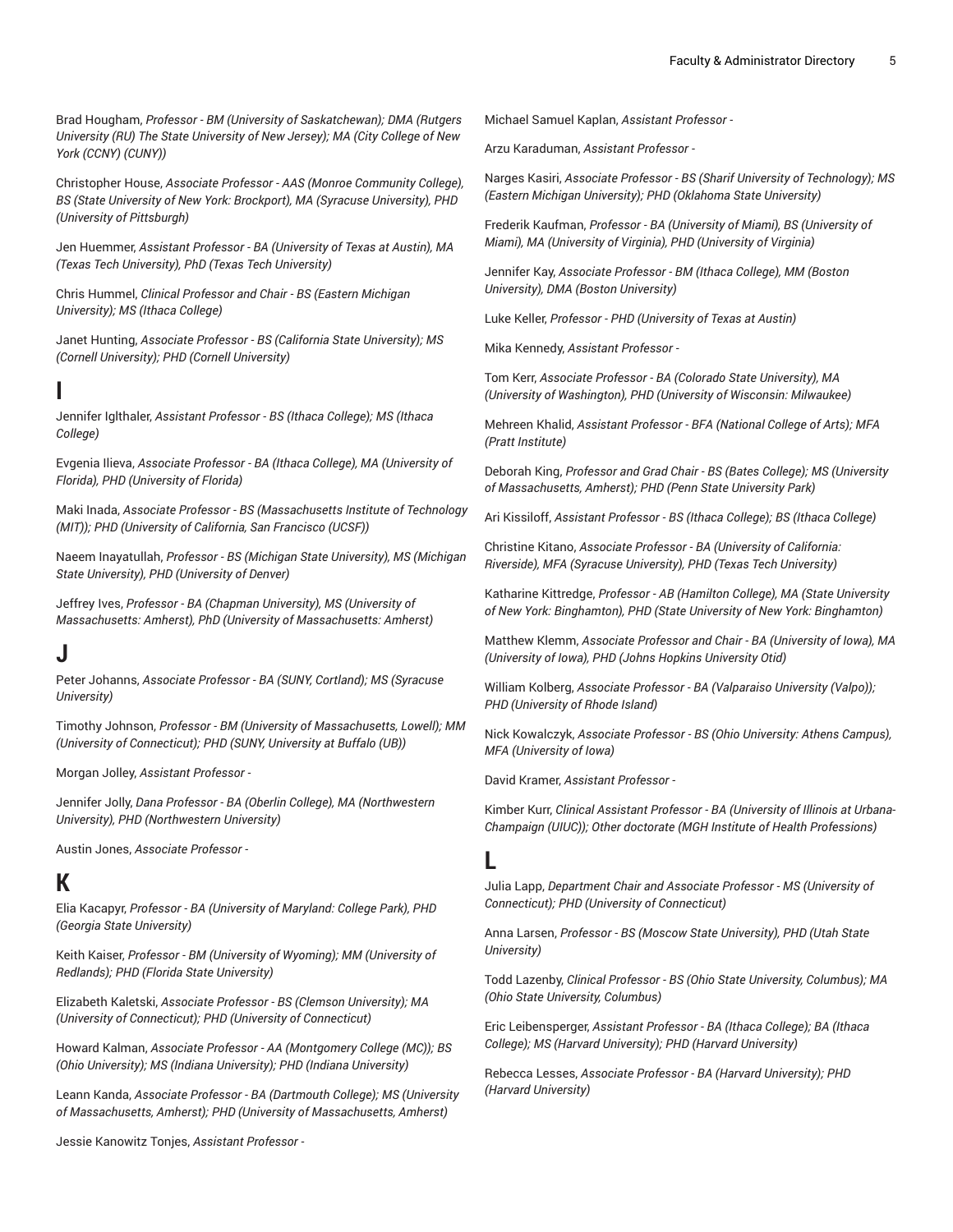Annette Levine, *Professor and Jewish Studies Coordinator - BA (State University of New York: Oswego), MA (University of Chicago), PHD (University of California: Santa Barbara)*

Janice Levy, *Professor - BA (Washington University), MFA (University of Michigan: Ann Arbor)*

Sara Levy, *Associate Professor and Chairperson - BA (Clark University), MA (Clark University), PhD (University of Minnesota)*

Michael Lewis, *Assistant Professor -*

Patrick Lewis, *Associate Professor and Chair - PHD (Oklahoma State University)*

Brad Lewter, *Assistant Professor - BFA (Ringling College of Art Design); MFA (University of Central Florida)*

Shuzhan Li, *Assistant Professor - BA (Qingdao Agricultural University), MEd (Vanderbilt University), PhD (University of Florida)*

Xinxin Li, *Assistant Professor - BA (Central University of Finance and Economics); MS (University of North Carolina, Charlotte); PHD (University of North Carolina, Charlotte)*

Zoe Shan Lin, *Assistant Professor - BA (Beijing Normal University), MA (Peking University), PhD (University of California-Davis)*

Sean Linfors, *Assistant Professor - PHD (Florida State University)*

Jeff Lippitt, *Associate Professor - BS (Lehigh University); PHD (Penn State University Park)*

Te-Wen Lo, *Associate Professor - BA (New York University (NYU)); MS (New York University (NYU)); PHD (Yale University)*

Karen Lomond, *Associate Professor - MS (McGill University); PHD (McGill University)*

Mead Loop, *Professor and Sport Media Program Director - AM (University of Missouri); BS (Ithaca College)*

Kati Lustyik, *Associate Professor - BA (Kossuth University), MA (University of Colorado at Boulder), PhD (University of Colorado at Boulder)*

### **M**

Peter Maceli, *Assistant Professor - BA (Cornell University), MS (The Ohio State University), PhD (Columbia University)*

Katharyn Machan, *Professor - BA (College of St. Rose), MA (University of Iowa), PHD (Northwestern University)*

Rachel Madsen, *Associate Professor and Chair - BA (Castleton University); PHD (University of Connecticut)*

Risham Majeed, *Associate Professor - BA (University of Chicago), MA (Courtauld Institute of Art), PHD (Columbia University)*

Camilo Malagon, *Assistant Professor - BS (Adelphi University); MA (SUNY, Stony Brook University); MA (Tulane University); PHD (Tulane University)*

Joan Marcus, *Assistant Professor -*

Katie Marks, *Assistant Professor - BA (Ithaca College); MFA (Goucher College)*

Deborah Martin, *Professor and Chair - BM (Baylor University); DM (Indiana University); MM (Indiana University)*

Peter Martin, *Associate Professor and Graduate Program Chair - BA (University of Pennsylvania), MED (University of Pennsylvania), DED (George Washington University)*

Megan Martinez, *Associate Professor - BA (Saint Olaf College); MA (Dartmouth College); PHD (Dartmouth College)*

Ashley Mason, *Clinical Assistant Professor - BA (Ithaca College); MS (Ithaca College); PHD (University of North Carolina, Chapel Hill)*

Michael Matheny, *Clinical Professor - BS (West Virginia University (WVU)); MS (University of Arizona)*

Christopher Matusiak, *Associate Professor - BA (Carleton University), MA (Carleton University), PHD (University of Toronto)*

Gavin Mayer, *Assistant Professor - BA (University of Wyoming); MA (Roosevelt University); MFA (Florida State University)*

Jill Mayer, *Clinical Assistant Professor -*

Mitch McCabe, *Assistant Professor - BA (Harvard College); MFA (New York University (NYU))*

Johnine McCartney, *Assistant Professor - BS (State University of New York at New Paltz (SUNY New Paltz)); DBA (Pace University); MBA (New York University (NYU))*

Jennifer McKeon, *Associate Professor and Athletic Program Training Director - BS (Penn State University Park); PHD (Penn State University Park)*

Patrick McKeon, *Associate Professor - BS (Springfield College); PHD (University of Virginia)*

Chris McNamara, *Clinical Associate Professor and Clinic Director - BS (Ithaca College); BS (SUNY, State University of New York); DPT (Simmons College)*

Elizabeth Medina-Gray, *Associate Professor - BA (Swarthmore College); MA (Yale University); MPHIL (Yale University); PHD (Yale University)*

Wendy Mehne, *Professor - DMA (University of Wisconsin, Madison); MM (Michigan State University (MSU))*

María Mejía Yepes, *Assistant Professor - BA (Universidad El Bosque), MFA (Rochester Institute of Technology)*

Peter Melcher, *Professor - BA (Hawaii Pacific University); BS (University of Hawaii, Manoa); PHD (University of Hawaii, Manoa)*

James Mick, *Associate Professor - BME (Texas Christian University (TCU)); MM (Ithaca College); PHD (Florida State University)*

Liz Miller, *Clinical Instructor -*

Brooks Miner, *Associate Professor - BS (University of Washington (UW)); PHD (University of Washington (UW))*

Tim Mirabito, *Associate Professor - BS (Ithaca College)*

Hector Montoya Melendrez, *Instructor -*

Sanghee Moon, *Assistant Professor - BS (Minnesota State University, Mankato); PHD (University of Kansas Medical Center)*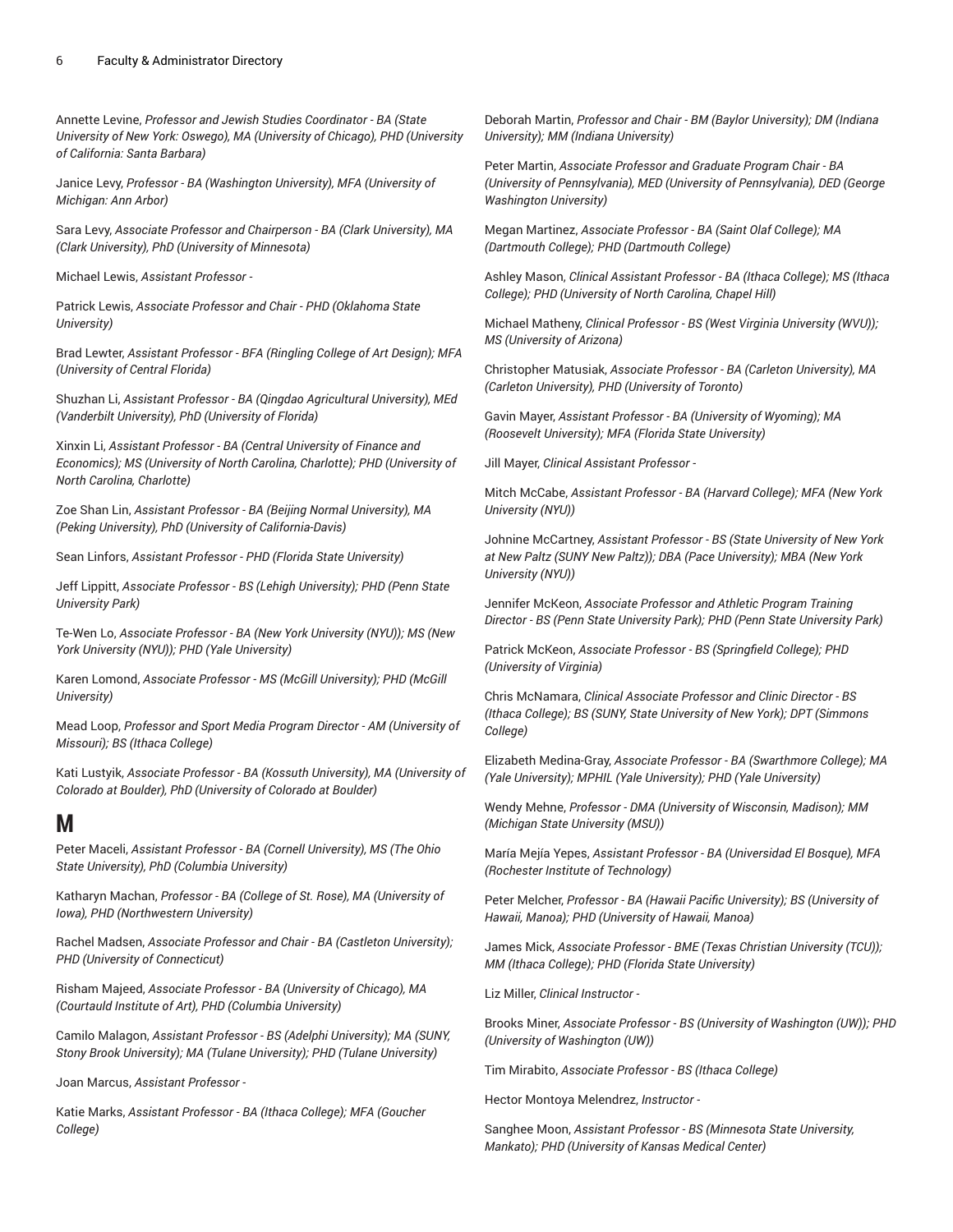Teresa Moore, *Professor - BS (Virginia Polytechnic Institute), MA (University of Kentucky), PHD (State University of New York: Binghamton)*

Idrissou Mora-Kpai, *Assistant Professor - MFA (Film University Babelsberg Konrad Wolf)*

Hormoz Movassaghi, *Professor and Chair - BS (Shiraz University); MA (University of Wisconsin, Madison); MS (Shiraz University); MS (University of Wisconsin, Madison); PHD (University of Wisconsin, Madison)*

Elena Mueller, *Assistant Professor -*

Nicholas Muellner, *Professor - BA (Yale University); MFA (Temple University)*

Kathleen Mulligan, *Professor - BFA (Boston University), MFA (Southern Methodist University)*

#### **N**

Chee Ng, *Assistant Professor - BE (National University of Singapore), MBA (Northern Arizona), PhD (Arizona State)*

Dmitri Novgorodsky, *Associate Professor - BM (Moscow Tchaikovsky Conservatory); DMA (Yale School of Music); MM (Yale School of Music)*

Nia Nunn, *Associate Professor - BA (Clark Atlanta University), PHD (Michigan State University)*

## **O**

Amy O'Brien, *Associate Professor - MFA (Montclair State University)*

Lauren O'Connell, *Professor - AB (University of Maryland, College Park); AM (Cornell University); PHD (Cornell University)*

Beatrice Olesko, *Assistant Professor - BME (Mount Union College), MMME (Kent State University)*

Shaianne Osterreich, *Associate Professor and Chair - BA (Central Connecticut State University), PHD (University of Utah)*

### **P**

Raul Palma, *Assistant Professor - MA (DePaul University); PHD (University of Nebraska, Lincoln)*

Patrice Pastore, *Professor - BA (Bryn Mawr College); MA (Tufts University); MM (New England Conservatory of Music); MM (New England Conservatory of Music)*

Tatiana Patrone, *Associate Professor -*

Crystal Peebles, *Associate Professor - BM (East Carolina University), MM (Florida State University), PHD (Florida State University)*

Jonathan Peeters, *Assistant Professor -*

Judith Pena-Shaff, *Professor - DIPLM (Colegio Universitario de Psicopedagogia), BA (Universidade Catolica Andres Bello), MSED (Cornell University), PHD (Cornell University)*

Linda Petrosino, *Dean - BS, MS (Ithaca), P.D (Ohio University, Lancaster)*

Thomas Pfaff, *Professor and Chair - BS (Ithaca College), BS (State University of New York: Cortland), MS (Syracuse University), MS (Syracuse University), PHD (Syracuse University)*

Dawn Pierce, *Associate Professor - BM (Ithaca College)*

Mary Pitti, *Clinical Associate Professor and Clinic Director - BS (Ithaca College); MS (Ithaca College)*

Rebecca Plante, *Dana Professor - BA (Hampshire College); PHD (SUNY, Stony Brook University)*

Kayleigh Plumeau, *Assistant Professor and Associate Director CE - BS (Ithaca College); DPT (Ithaca College)*

Pearl Ponce, *Professor - BA (Pomona College), MA (Ohio University: Athens Campus), AM (Harvard University), PHD (Harvard University)*

Jack Powers, *Interim Dean - BA (University of Mount Union); MA (Ohio State University, Columbus); PHD (Syracuse University)*

Vinita Prabhakar, *Assistant Professor - MFA (Syracuse University)*

Matthew Price, *Associate Professor - BS (Oregon State University); MS (Oregon State University); MS (University of Oklahoma); PHD (Oregon State University)*

## **Q**

Amy Quan, *Assistant Professor - MS (Cornell University)*

#### **R**

James Rada, *Professor and Chair - BA (San Diego State University); MS (San Diego State University); PHD (University of Georgia)*

Bradley Rappa, *Associate Professor - BS (University of Wisconsin: Madison), MFA (Syracuse University)*

Candace Receno, *Assistant Professor - BS (University of Maryland, College Park); MS (Syracuse University); PHD (Syracuse University)*

Alex Reed, *Associate Professor - BA (College of Wooster); BM (College of Wooster); MA (University of Pittsburgh (PITT)); PHD (University of Pittsburgh (PITT))*

William Ressler, *Instructor -*

Tim Reynolds, *Assistant Professor -*

Aimee Rials, *Assistant Professor - BA (Huntington College), MFA (New York University)*

Michael Richardson, *Professor and Director of the Screen Cultures Program - BA (Stanford University); PHD (Cornell University)*

Deborah Rifkin, *Professor - BA (Binghamton University (SUNY Binghamton)); MM (University of Michigan, Ann Arbor (U-M)); PHD (University of Rochester's Eastman School of Music)*

Bonnie Riley, *Assistant Professor - BS (Boston University), Doctor of Occupational Therapy (Virginia Commonwealth University)*

Dean Robinson, *Assistant Professor -*

DJ Robinson, *Assistant Professor -*

Benjamin Rochford, *Assistant Professor - MM (Youngstown State University)*

Amy Rominger, *Clinical Associate Professor - AUD (Syracuse University); BA (SUNY, Oswego)*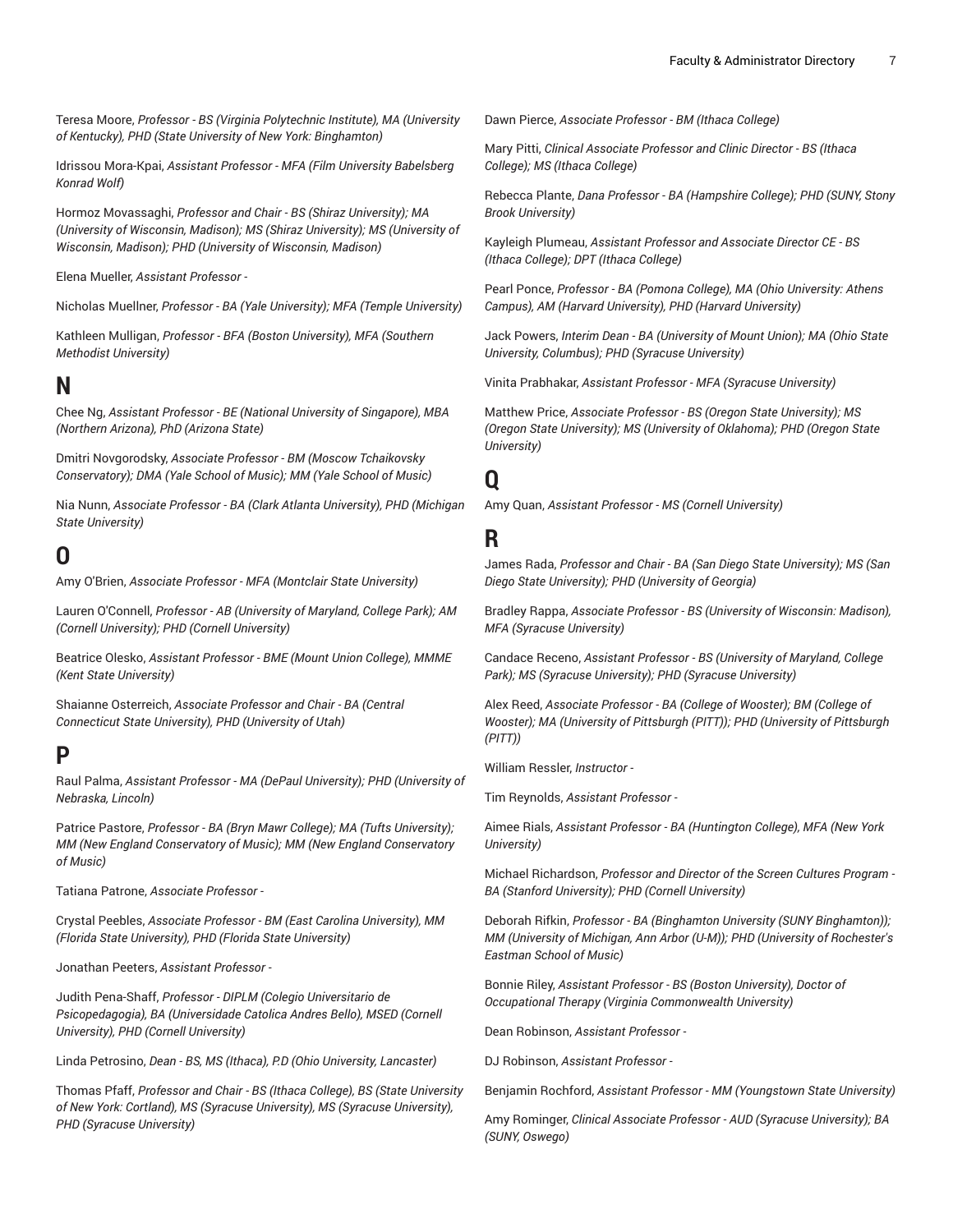Daisy Rosas Vargas, *Assistant Professor -*

Devan Rosen, *Professor - BS (SUNY, University at Buffalo (UB)); MS (SUNY, University at Buffalo (UB)); PHD (Cornell University)*

Amy Rothschild, *Assistant Professor - BA (University of Pennsylvania), JD (Yale Law School), PhD (University of California - San Diego)*

Gordon Rowland, *Professor - BM (University of Connecticut); MM (Ithaca College); PHD (Indiana University)*

Angela Rulffes, *Assistant Professor - BA (State University of New York - Plattsburgh), MS PhD(Syracuse University), JD (Cleveland - Marshall College of Law)*

### **S**

Nick Sagan, *Assistant Professor -*

Susan Salahshor, *Assistant Professor and Program Director -*

David Salomon, *Associate Professor - MS (Rutgers University: New Brunswick), MA (University of Wisconsin: Milwaukee), PHD (University of California: Los Angeles)*

Evis Sammoutis, *Associate Professor - PHD (University of York)*

Todd Schack, *Associate Professor - BA (Colorado State University), MA (Colorado State University), PhD (University of Colorado at Boulder)*

Cyndy Scheibe, *Dana Professor - BS (Cornell University); PHD (Cornell University)*

Christin Schillinger, *Associate Professor - BM (Northwestern University (NU)); DMA (Arizona State University); MM (Michigan State University (MSU))*

Edward Schneider, *Associate Professor - BA (SUNY, Potsdam); MS (SUNY, Potsdam); PHD (Indiana University)*

Tom Schneller, *Assistant Professor -*

Rachel Schutz, *Assistant Professor - BA (SUNY, Stony Brook University); DMA (SUNY, Stony Brook University); MA (University of Hawaii, Manoa)*

John Scott, *Associate Professor and Doc Studies Program Director - BFA (Concordia University), BA (Dalhousie University), MFA (University of Iowa)*

Shannon Scott, *Assistant Professor - BS (University of British Columbia); BS (University of British Columbia)*

Vadim Serebryany, *Associate Professor - BM (Juilliard School); DMA (Yale University); MM (Juilliard School)*

Pamela Sertzen, *Assistant Professor -*

Margaret Shackell, *Associate Professor - BA (University of Waterloo); PHD (University of Michigan, Ann Arbor (U-M))*

Greg Shelley, *Associate Professor - BA (University of Nebraska at Lincoln), MA (University of Iowa), PhD (University of Utah)*

Alison Shields, *Associate Professor and Chair - BA (Ohio State University, Columbus); MBA (Case Western Reserve University); PHD (Kent State University)*

Alexander Shuhan, *Professor - BM (University of Rochester's Eastman School of Music); BM (University of Rochester's Eastman School of Music); MM (Southern Methodist University (SMU))*

Peter Silberman, *Associate Professor and Chair - BM (Oberlin College); MA (University of Rochester's Eastman School of Music); PHD (University of Rochester's Eastman School of Music)*

Mary Lourdes Silva, *Associate Professor - BA (California State University: Fresno), MFA (California State University: Fresno), MA (University of California: Santa Barbara), PHD (University of California: Santa Barbara)*

Priya Sirohi, *Assistant Professor -*

Steven Skopik, *Professor - BA (University of Delaware), MA (University of Wisconsin: Madison), MFA (Rhode Island School of Design)*

Andrew Smith, *Professor - AB (Dartmouth College), PhD (University of North Carolina: Chapel Hil)*

Michael Smith, *Professor - PHD (Indiana University)*

Kari Smoker, *Assistant Professor - BS (University of Rochester); JD (Ohio State University, Columbus); MS (Golden Gate University)*

Zohreh Soltani, *Assistant Professor - PHD (Binghamton University (SUNY Binghamton))*

Peyi Soyinka-Airewele, *Professor - BA (Wesleyan University), PHD (New York University)*

Jennifer Spitzer, *Associate Professor - BA (Wesleyan) PhD (New York University)*

Amanda Spooner, *Assistant Professor - BA (San Francisco State University); MFA (Yale School of Drama)*

Jim Stafford, *Assistant Professor - BA (University of Virginia); MA (Radford University); MA (Virginia Polytechnic Institute and State University (Virginia Tech)); PHD (University of North Carolina, Greensboro)*

Saviana Stanescu, *Associate Professor - MA (New York University (NYU)); MFA (New York University (NYU)); PHD (National University of Theatre and Film)*

Sharon Stansfield, *Associate Professor - BA (SUNY, Potsdam); MS (University of Pennsylvania); PHD (University of Pennsylvania)*

Ellen J. Staurowsky, *Professor - BS (Ursinus College), MS (Ithaca College), MS (Drexel University), EdD (Temple University)*

Eric Steinschneider, *Assistant Professor - BA (University of Rochester), MTS (Harvard Divinty School), PhD (University of Toronto)*

Hugh Stephenson, *Associate Professor - BS (University College), MA (Southern Illinois University), PHD (Southern Illinois University)*

Yvette Sterbenk, *Associate Professor - BA (Adelphi University); MA (Emerson College)*

Anne Stork, *Assistant Professor -*

Raj Subramaniam, *Professor - BSED (PPP/ITM), MS (Purdue University: West Lafayette), PhD (University of Illinois at Urbana-Champaign)*

Kelley Sullivan, *Associate Professor - BS (Emerson College), MA (Emerson College), PHD (University of Maryland: College Park)*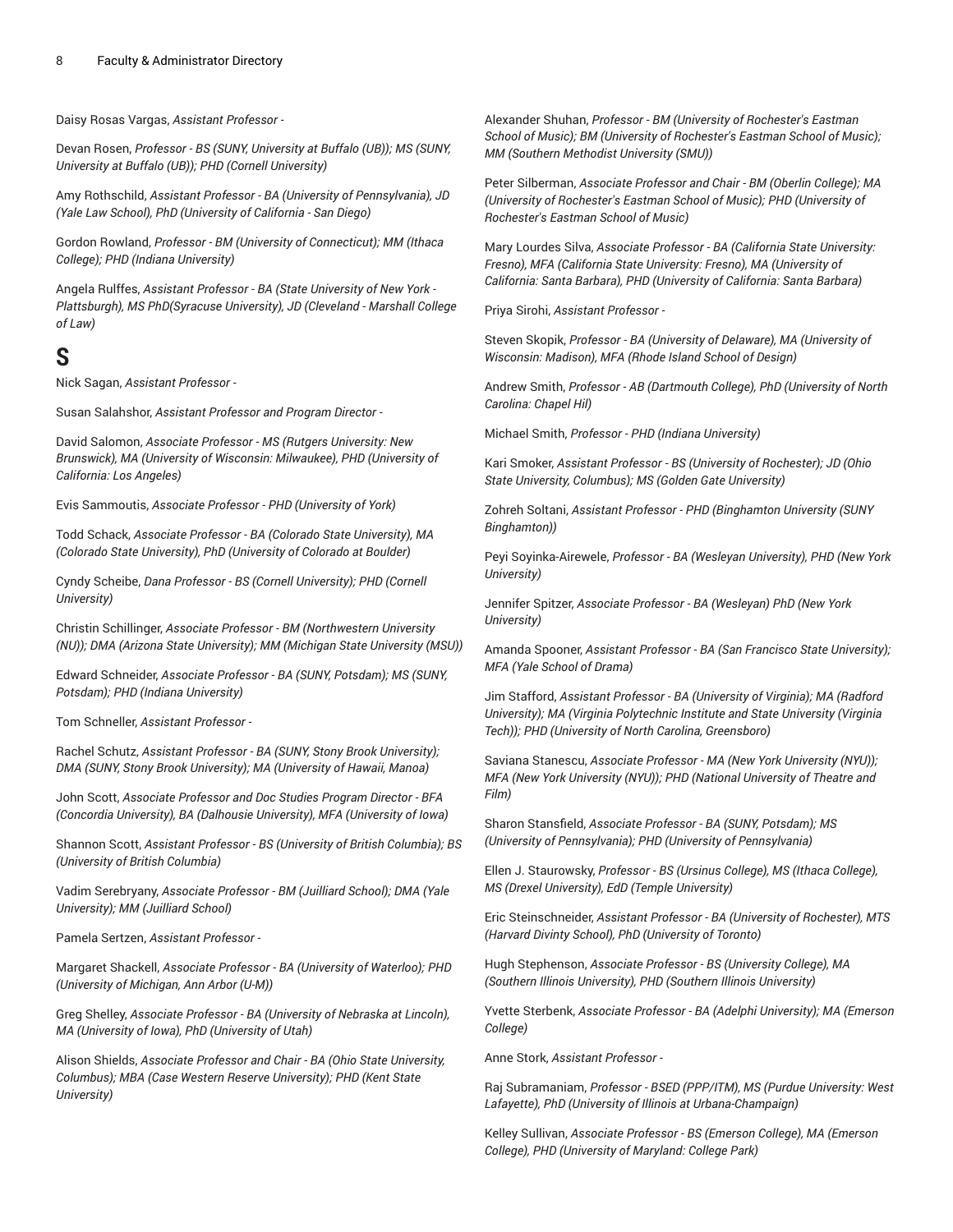Matthew C. Sullivan, *Dana Professor and Chair - AB (Stanford University); BS (Stanford University); MS (University of Maryland); PHD (University of Maryland)*

Robert Sullivan, *Professor - BA (College of the Holy Cross), MS (Ohio State University: Columbus Campus), PHD (University of Rochester)*

Stephen Sweet, *Professor - PHD (University of New Hampshire)*

Thomas Swensen, *Professor - BA (Vanderbilt University), MS (University of Tennessee: Knoxville), PhD (University of Tennessee: Knoxville)*

Alicia Swords, *Associate Professor - PHD (Cornell University)*

### **T**

Catherine Taylor, *Professor - BA (Cornell University); PHD (Duke University)*

Steve TenEyck, *Professor and Chair - BA (University of California, Santa Barbara (UCSB)); MFA (University of Washington (UW))*

Jeff Theiss, *Assistant Professor -*

Matt Thomas, *Associate Professor - BA (Cornell University); MS (University of Arizona); PHD (University of Arizona)*

Don Tindall, *Professor - BA (Central College); MFA (Purdue University)*

Michael Titlebaum, *Associate Professor - BM (University of Rochester's Eastman School of Music); MM (University of Rochester's Eastman School of Music)*

Andrew Torelli, *Assistant Professor - BSc BSc (State University of New York - College at General), PhD (University of Rochester)*

Stephen Tropiano, *Director and Professor - BS (Ithaca College); BS (Ithaca College); MA (New York University (NYU)); PHD (University of Southern California (USC))*

Michael Trotti, *Professor - BA (Virginia Commonwealth University), MA (University of North Carolina: Chapel Hil), PHD (University of North Carolina: Chapel Hil)*

Mike Truesdell, *Assistant Professor - BM (Lawrence University); DMA (Juilliard School); MM (Juilliard School)*

Gossa Tsegaye, *Assistant Professor -*

Paula Turkon, *Assistant Professor - PHD (Arizona State University)*

Doug Turnbull, *Associate Professor - BSED (Princeton University), MS (University of California: San Diego), PHD (University of California: San Diego)*

### **U**

Scott Ulrich, *Associate Professor - BS (Temple University), PHD (Princeton University)*

Andrew Utterson, *Associate Professor - BA (University of Kent at Canterbury), MA (University of London), PhD (University of London)*

### **V**

Jessica Valdez Taves, *Clinical Assistant Professor - MS (Colorado State University)*

Rhonda Vanover, *Associate Professor - MFA (Pacific Northwest College of Art)*

Gladys M. Varona-Lacey, *Professor - BA (Wells College); MA (University of Pittsburgh (PITT)); PHD (University of Pittsburgh (PITT))*

Leigh Ann Vaughn, *Professor - BA (Smith College); MA (University of Michigan, Ann Arbor (U-M)); PHD (University of Michigan, Ann Arbor (U-M))*

Daniel Visscher, *Assistant Professor - BA (St. Olaf College), PhD (Northwestern University)*

John Vongas, *Assistant Professor - BS (McGill University); MS (Concordia University, John Molson School of Business); PHD (Concordia University, John Molson School of Business)*

Matt Vosler, *Assistant Professor - BS (Ohio University); MS (Minnesota State University, Mankato); MS (Ohio University); PHD (Ohio University)*

Justine Vosloo, *Associate Professor - BS (Southeastern Louisiana University); MA (West Virginia University (WVU)); MS (West Virginia University (WVU)); PHD (West Virginia University (WVU))*

#### **W**

Rachel Wagner, *Professor and Coordinator of Women's, Gender and Sexuality Studies - BA (Hendrix College); MA (Wake Forest University); PHD (University of Iowa (UI) (Uiowa))*

Nicholas Walker, *Professor - BM (Rice University); DIPLM (Nadia Boulanger Conservatoire de Paris); DIPLM (Nadia Boulanger Conservatoire de Paris); DMA (SUNY, Stony Brook University); MM (SUNY, Stony Brook University)*

Jake Gunnar Walsh, *Assistant Professor -*

Ivy Walz, *Interim Dean - DMA (University of Cincinnati)*

Jack Wang, *Professor - BS (University of Toronto); MFA (University of Arizona); PHD (Florida State University)*

J Warburton, *Assistant Professor - MFA (Sarah Lawrence College)*

Zenon Wasyliw, *Professor - BA (State University of New York: Binghamton), MAT (State University of New York: Binghamton), MA (State University of New York: Binghamton), PHD (State University of New York: Binghamton)*

Susan Waterbury, *Professor - BM (Ohio State University, Columbus); MM (University of Cincinnati); MM (University of Rochester's Eastman School of Music)*

Andy Watts, *Assistant Professor - MFA (Columbia University)*

Marc Webster, *Associate Professor - BM (Ithaca College); DMA (University of Rochester's Eastman School of Music); MM (University of Rochester's Eastman School of Music)*

Catherine Weidner, *Professor - BFA (Ithaca College); MFA (University of Minnesota (U of M))*

Aaron Weinberg, *Professor - BA (Williams College); MA (University of Wisconsin, Madison); PHD (University of Wisconsin, Madison)*

Gary Wells, *Associate Professor - BA (Baldwin Wallace University); MA (Ohio State University, Columbus); PHD (Ohio State University, Columbus)*

Jennifer Wells, *Assistant Professor - BA (SUNY, Cortland); MS (SUNY, Cortland)*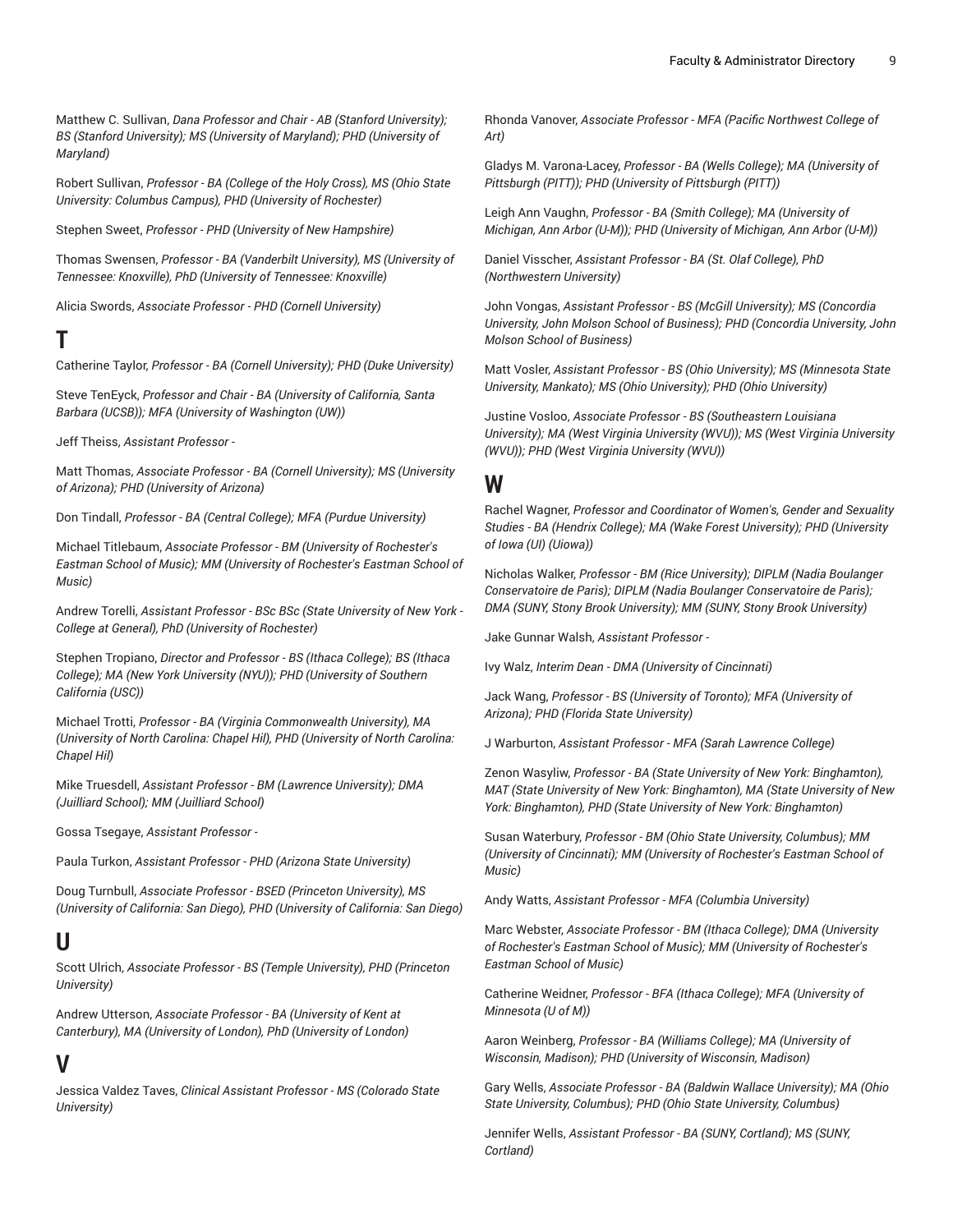Jacob White, *Associate Professor - BA (College of Charleston), MA (State University of New York: Binghamton), PHD (University of Houston: Main Campus)*

John White, *Associate Professor - BM (University of Northern Colorado), BM (University of Northern Colorado), MM (Ithaca College), PHD (Indiana University: Bloomington)*

Baruch Whitehead, *Associate Professor - BA (University of Cincinnati); MFA (University of Florida (UF)); PHD (Capella University)*

Calvin Wiersma, *Associate Professor - BM (Oberlin College); MM (University of Rochester's Eastman School of Music)*

Emilie Wiesner, *Professor - BS (Washington and Lee University), PHD (University of Wisconsin: Madison)*

Kimberly Wilkinson, *Associate Professor - BS (SUNY, University at Buffalo (UB)); MA (University of Southern California (USC)); PHD (University of Southern California (USC))*

Paul Wilson, *Associate Professor and Chair - BA (Whitman College), MA (University of Minnesota: Twin Cities), PHD (University of Minnesota: Twin Cities)*

John Winslow, *Associate Professor - MS (Old Dominion University)*

Susan Swensen Witherup, *Professor - PHD (University of Tennessee, Knoxville (UTK))*

Ian Woods, *Associate Professor - AB (Stanford University); BS (Stanford University); PHD (Stanford University)*

Deborah Wuest, *Professor - BS (SUNY, Cortland); EDD (Boston University); MS (Indiana University)*

**Y**

Jim Yaggie, *Professor and Director - BS (University of Toledo); MS (University of Toledo); PHD (University of Toledo)*

Cory Young, *Associate Professor and Honors Director - BA (Bowling Green State University); MA (Bowling Green State University); PHD (Bowling Green State University)*

Courtney Young, *Associate Professor - BFA (New York University), MFA (Penn State University Park Campus)*

Sen-I Yu, *Assistant Professor -*

Osman Yurekli, *Professor - PHD (University of California)*

### **Z**

Michelle Zarko, *Director of Clinical Education and Assistant Professor - BA (Bloomsburg University of Pennsylvania); MHS (Lock Haven University of Pennsylvania)*

Christopher Zemliauskas, *Associate Professor - BM (Ithaca College); MM (University of Minnesota (U of M))*

Daniel Zimmerman, *Associate Professor - BA (Western Washington University), MFA (New York University)*

Patricia Zimmermann, *Charles A. Dana Professor of Screen Studies - BA (University of Iowa (UI) (Uiowa)); MA (University of Wisconsin, Madison); PHD (University of Wisconsin, Madison)*

The information below is current as of June 1, 2022.

## **Board of Trustees 2022-2023**

- David H. Lissy '87
	- Chair
- James W. Nolan Jr '77, Parent '01 • Vice Chair
- La Jerne Terry Cornish
	- President, Ithaca College (ex officio member)
- Rosanna Aybar
- David J. Bachrach '70
- Lee Bird '86
- Luvelle Brown
- Michael J. Conover '81
- Jack H. Dembow '77
- Kenneth Fisher '80, Parent '20
- David Fleisher II '91, Parent '20
- Thaddeus J. Fortin '81
- Gary J. Gross '81
- Kirk Harbinger '89
- Traci Hughes '85
- Casey Kendall
	- Staff Trustee
- David Meberg '85, Parent '23
- Kristin R. Muenzen '00
- John Neeson '84
- William J. Nelligan III '83
- Kathleen Newlands '89
- Mary George Opperman
- Christopher D. Palmieri '96
- Alexa Rahman '24 • Student Trustee
- Jeffrey J. Selingo '95
- Jan Singer '86
- Peter R. Taffae '82
- James E. Taylor '00
- Douglas M. Weisman '78, Parent '06
- Baruch Whitehead
- Faculty Trustee
- Kalena Yearwood '23 • Student Trustee
- Kimberly Zeoli '89

#### **Chairs Emeriti**

- Thomas H. Grape '80
- William L. Haines
- C. William Schwab '68, Parent '93

#### **Honorary Trustees**

- Lawrence M. Alleva. '71
- Gloria L. Hobbs
- Robert A. Iger '73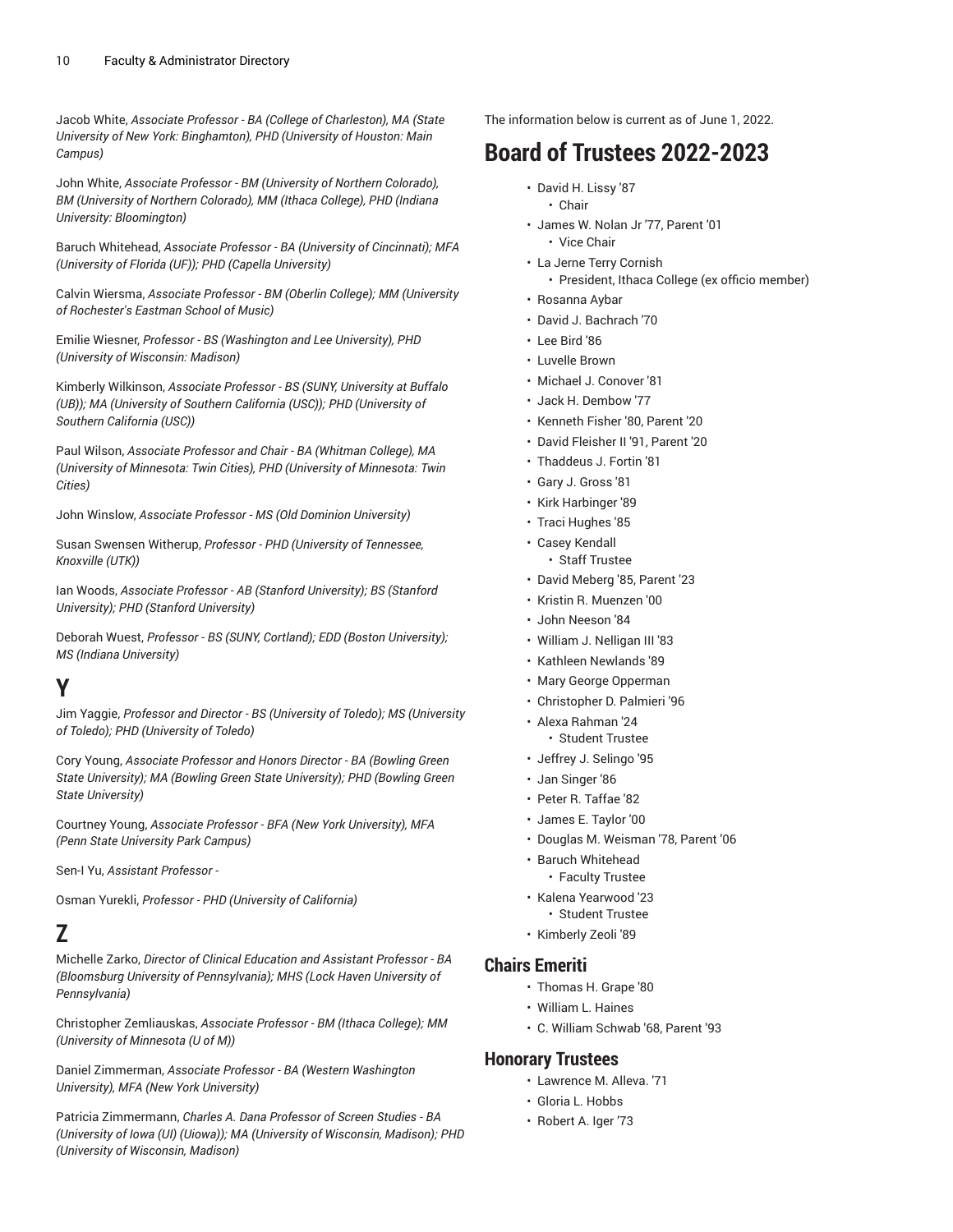- Nancy Pringle
- David W. Sass '57, Parent '83

The information below is current as of June 1, 2022.

# **Dana Professors (with Dana tenure)**

- Rebecca Plante, BA, PhD (2021 sociology)
- Matthew C. Sullivan, AB, BS, MS, PhD (2021 physics)
- Patricia Zimmerman, BA, MA, PhD (2021 media arts, sciences, and studies)
- Keith Kaiser, BM, MM, PhD (2019 music education)
- Scot Erickson, PhD (2019 marketing)
- Stephen Sweet, BA, MA, Ph.D (2017 sociology)
- Jean Hardwick, BA, Ph.D (2017 biology)

## **Dana Professor Emeriti - Retired**

- Luke Keller, BA, MA, Ph.D (2016 physics & astronomy)
- Abraham Mulugetta, MBA, Ph.D (2016 finance & international business)
- Michael Malpass, BA, MA, Ph.D (2008 anthropology)
- Michael Twomey, BA, MA, Ph.D (2007 Humanities & Arts)
- Vicki Cameron, BA, Ph.D (2003 natural sciences/math)
- Joel Savishinsky, BA, Ph.D (1997 social sciences)
- Imre Tamas BS, MS, PhD (1996 natural sciences)
- Dana Wilson, BA, MA, Ph.D (1994 music)
- Raquib Zaman, BA, MA, Ph.D (1987 business)
- John Harcourt, A.B., M.A., Ph.D (1977 Humanities & Arts)
- Pamela Gearhart, Diploma, (1977 music)
- Harvey Fireside, MA, Ph.D (1977 social sciences)
- Robert Pasternack , BA, MS, Ph.D (1976 natural sciences)

## **Professors Emeriti**

- Joy Adams B.A., M.F.A., Professor Emerita of Art, 2012
- Justin Alexander B.S., M.A., Ph.D., Professor Emeritus of Physical Therapy, 1995
- Mara Alper B.A., M.A., Associate Professor Emerita of Television-Radio, 2019
- Mary I. Arlin B.S., M.M., Ph.D., Professor Emerita of Music, 2008
- Laurie Arliss B.A., M.S., Ph.D., Professor Emerita of Communication Studies, 2020
- Douglas H. Armstrong B.A., M.A., Ph.D., Professor Emeritus of Modern Languages & Literatures, Spanish, 2011
- Asma Barlas, BA, MA, MA, PhD; Professor Emeriti of Politics, 2021
- Jules R. Benjamin B.A., M.A., Ph.D., Professor Emeritus of History, 2010
- William R. Bergmark B.A., Ph.D., Professor Emeritus of Chemistry, 2005
- David Berman B.M., M.M., Professor Emeritus of Music, 1991
- John Bernard B.S., M.S., Ph.D., Professor Emeritus of Biology, 2002
- Susan Berryman B.A., M.F.A., Professor Emerita of Theatre Arts, 2020
- Greg Bostwick, BFA, MFA; Professor Emeriti of Theatre Arts, 2020
- John Bracewell Jr. B. Mus. Ed., M.A., Ph.D., Professor Emeritus of Theatre Arts, 2010
- Mildred I. Brammer B.A., M.S., Ph.D., Professor Emerita of Biology, 2001
- Nancy Brcak B.A., M.A., Ph.D., Professor Emerita of Art History, 2020
- Dan Briotta, BA, MS, Ph.D; Associate Professor Emeriti of Physics and Astronomy, 2020
- Garry L. Brodhead B.M., M.M., Ph.D., Professor Emeritus of Music, 2008
- Richard W. Brown Jr. A.B., M.A., Ph.D., Professor Emeritus of History, 2010
- Stephen C. Brown B.S., M.M., Professor Emeritus of Music, 2011
- Verna Brummett, BME, MME; Professor Emeriti of Music Education, 2020
- Dorothy Buerk B.S., M.A., Ph.D., Professor Emerita of Mathematics, 2004
- Vicki L. Cameron B.A., Ph.D., Charles A. Dana Professor Emerita, 2011
- Frank Campos, BA, MM, DMA; Professor Emeriti of Performance Studies, 2020
- Stephen Clancy B.A., J.D., Ph.D. Professor Emeritus of Art History, 2016
- Jeff Claus B.A., M.A., Ph.D., Professor Emeritus of Education, 2015
- Jodi Cohen B.A., M.A., Ph.D., Professor Emerita of Communication Studies, 2013
- Vivian Conger B.A., Ph.D., Professor Emerita of History, 2021
- John M. Covert Performer's Certificate of Music, B.M.E., M.M., Professor Emeritus of Music, 1997
- Mary Ann Covert B.M., M.A., Professor Emerita of Music, 1997
- Richard E. Creel B.A., M.Div., M.A., Ph.D., Professor Emeritus of Philosophy-Religion, 2004
- Carole Dennis B.S., M.A., S.C.D., Professor Emerita of Occupational Therapy 2020
- Kim Dunnick, BM, MM, DM; Professor Emeriti of Performance Studies, 2020
- Donald Eckrich B.A., M.B.A., D.B.A., Professor Emeritus of Marketing, 2019
- Zillah Eisenstein B.A., Ph.D., Professor Emeritus of Politics, 2013
- Howard Erlich B.A., M.A., Ph.D., Professor Emeritus of Communication Studies, 2017
- Andrew Ezergailis A.B., M.A., Ph.D., Professor Emeritus of History, 2009
- Mark Fonder B.M., M.S., Ed.D., Professor Emeritus of Music Education, 2017
- Janet Galvan B.M., M.M., E.E.D., Professor Emerita of Music Performance, 2021
- Michael Galvan B.M.E., M.M., Professor Emeritus of Music Performance, 2020
- Françoise P. Gebhart B.A., M.A., Professor Emerita of Modern Languages and Literatures, French 2011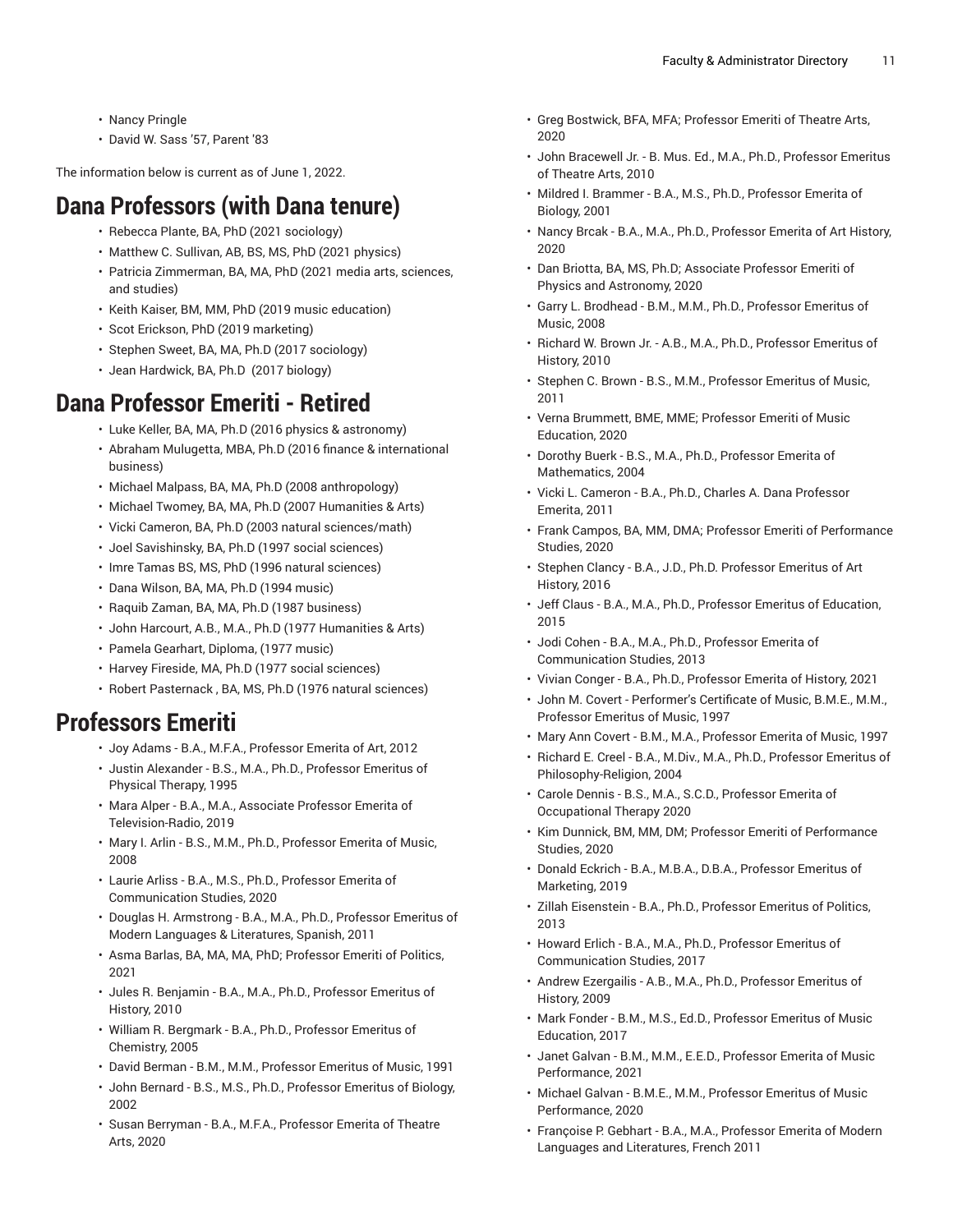- Carla Golden, BA, MA, PhD; Professor Emeriti of Psychology, 2021
- Charles C. Grace B.A., M.A., Ph.D., Professor Emeritus of English, 2011
- Joseph L. Hamilton B.A.-Ed., M.S., Dir. P.E., Professor Emeritus of Physical Education, 1982
- Bruce Henderson, BS, MA, PhD; Professor Emeriti of Communication Studies, 2021
- Sandra Herndon B.A., M.A., Ph.D., Professor Emerita of Corporate Communications, 2008
- Linda Heyne B.A., M.A., Ph.D., Professor Emerita of Recreation and Leisure Studies, 2020
- Stephen Hilbert B.S., Ph.D., Professor Emeritus of Mathematics, 2015
- Roger Hinderliter B.B.A., A.M., Ph.D., Professor Emeritus of Economics, 2016
- Nancy Hirschland Ramage B.A., M.A., Ph.D., Charles A. Dana Professor Emerita of Art History, 2008
- Jack Hrkach B.A., M.A., Ph.D., Professor Emeritus of Theatre Arts, 2014
- Barbara Johnson A.B., M.A., Ph.D., Professor Emerita of Anthropology, 2012
- Normal Johnson B.F.A., M.A., Ph.D., Associate Professor Emeritus of Theater Arts, 2019
- Jane Kaplan B.A., Ph.D., Professor Emerita of Modern Languages and Literatures, French, 2010
- Martha M. Kelsey B.A., M.S., Professor Emerita of Health and Physical Education, 1988
- Heinz Koch B.S., M.S., Ph.D., Professor Emeritus of Chemistry, 2009
- John Krout B.A., M.A., Ph.D., Professor Emeritus of Gerontology, 2012
- Stephen Lahr, BS, PhD; Professor Emeriti of Physical Therapy, 2021
- Jonathan Laskowitz B.A., M.A., Ph.D., Associate Professor Emeritus of Sociology, 2019
- Patricia Libby B.S., M.B.A., Ph.D., Associate Professor Emerita of Accounting, 2019
- John Maceli B.S., M.S., Professor Emeritus of Mathematics, 2014
- Frederick Madden B.A., M.A., Ph.D., Professor Emeritus of English, 2012
- Sabatino Maglione B.A., M.A., Ph.D., Professor Emeritus of Modern Languages and Literatures, Spanish
- Aniello Massa B.S., M.B.A., CPA, Professor Emeritus of Accounting, 1997
- Michael Malpass B.A., M.A., Ph.D., Professor Emeritus of Anthropology, 2021
- Steve Mauk BME, MM, DM; Professor Emeriti of Performance Studies, 2020
- Carol McAmis B.M., M.M., Professor Emerita of Music Performance, 2020
- Linda M. McBride B.A., M.A., Ph.D., Professor Emerita of Psychology, 2010
- Paul W. McBride A.B., M.A., Ph.D., Professor Emeritus of History, 2010
- Earl McCarroll B.A., M.A., Certificate, Professor Emeritus of Theatre Arts, 2010
- Arthur McCue B.F.A., M.F.A., Professor Emeritus of Art
- David S. McKeith B.A., M.A., Ph.D., Professor Emeritus of History, 2010
- Deborah Montgomery B.M., M.M., D.M., Professor Emerita of Music Performance, 2021
- Janice Elich Monroe B.S., M.S., Ph.D., Professor Emerita of Recreation and Leisure Studies, 2021
- Paige Morgan B.M., M.M., D.M.A., Professor Emerita of Music Performance, 2021
- Susanne Morgan B.A., M.A., Ph.D., Professor Emerita of Sociology, 2012
- Abraham Mulugetta M.B.A., Ph.D., Professor Emeritus of Finance & International Business 2021
- Kevin Murphy B.A., M.A., Ph.D., Professor Emeritus of English, 2021
- Henry G. Neubert Jr. B.M., M.M., Professor Emeritus of Music, 2008
- Tom Nicholson B.A., M.A., Associate Professor Emeritus of Television-Radio, 2019
- Timothy Nord B.S., M.S.T., M.M., Ph.D., Associate Professor Emeritus of Music Theory, History, and Composition, 2020
- Dani Novak B.A., M.A., Ph.D., Professor Emeritus of Mathematics, 2015
- Arthur E. Ostrander B.A., M.M., Ph.D., Professor Emeritus of Music, 2011
- Michael A. Pagliarulo B.A., M.A., Ed.D., Professor Emeritus of Physical Therapy, 2013
- John R. Pavia A.B., A.M., Professor Emeritus of History, 2005
- Jack Peck B.A., M.S., Ph.D., Professor Emeritus of Psychology, 2014
- Alex Perialas, B.S., Professor Emeritus of Music Performance, 2020
- Marjorie S. Porterfield B.S., M.M., Professor Emerita of Music, 2008
- James Frederick Pritt B.S., M.A., Ed.D., Professor Emeritus of Theatre Arts, 2010
- Nancy Rader A.B., Ph.D., Professor Emerita of Psychology, 2020
- Harold Reynolds B.M.E., M.E.D., D.M., Professor Emeritus of Music Performance, 2021
- Sarah Rich B.S., M.A., Ph.D., Professor Emerita of Recreation & Leisure Studies, 2012
- Mary Ann Rishel B.A., M.A., M.F.A., Professor Emeritus of Writing, 2010
- Greg Robbins B.F.A., M.F.A., Professor Emeritus of Theatre Arts, 2020
- Megan Roberts B.A., M.F.A., Associate Professor Emerita of Media Arts, Sciences and Studies, 2019
- Eric Robinson B.A., M.A., Ph.D., Professor Emeritus of Mathematics, 2014
- Anne Rodda B.A., M.A., Professor Emerita of Modern Languages and Literatures, German, 2011
- John W. Rosenthal B.S., Ph.D., Professor Emeritus of Mathematics, 2019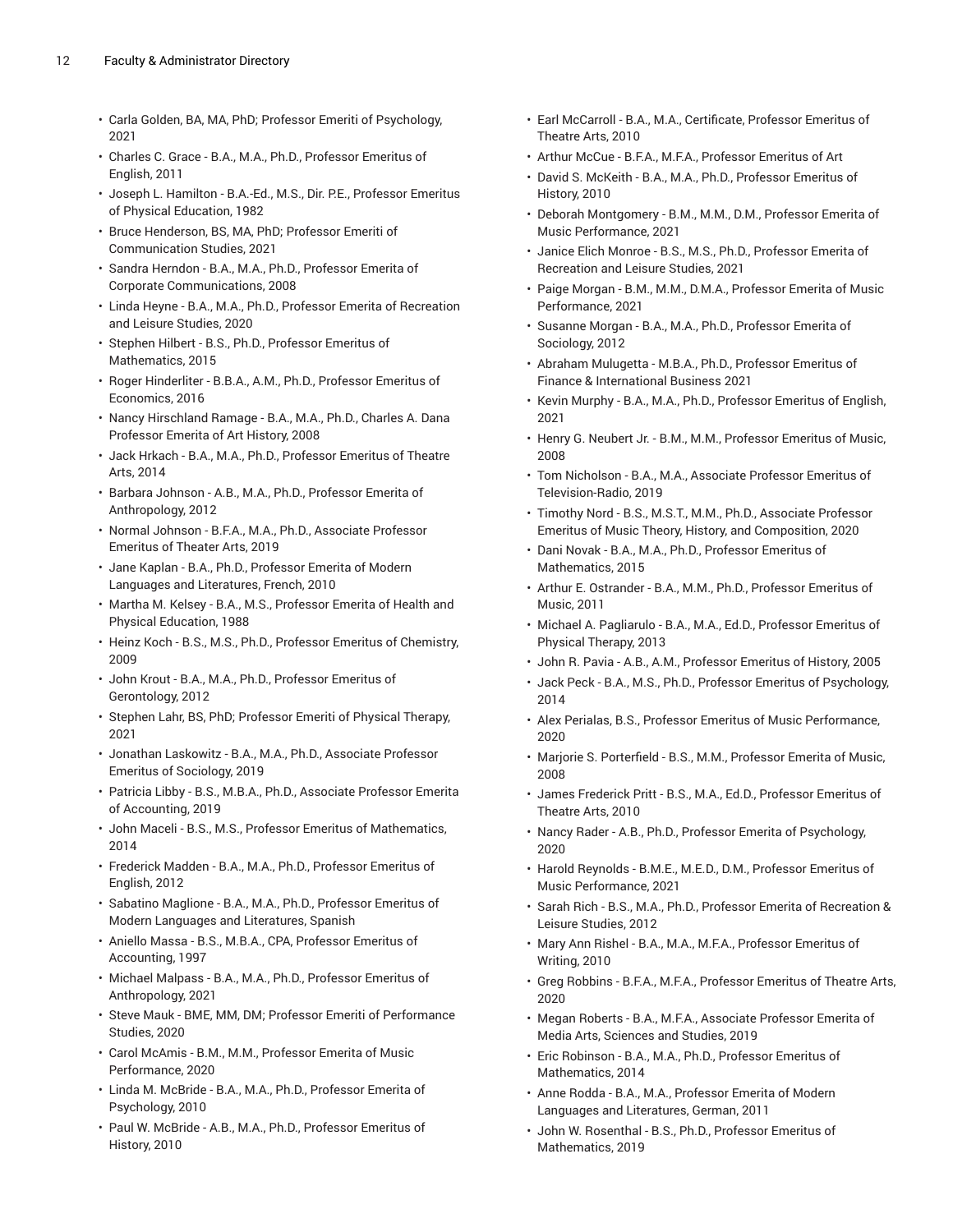- Peter Rothbart B.A., B.M., M.M., D.M., Professor Emeritus of Music Theory, History, and Composition, 2020
- Jim Rothenberg B.A., M.A., Ph.D., Professor Emeritus of Sociology, 2020
- Ahren J. Sadoff B.S., Ph.D., Professor Emeritus of Physics, 2004
- Jan Saltzgaber B.A., M.A., Ph.D., Professor Emeritus of History, 2001
- Joel Savishinsky B.A., Ph.D., Charles A. Dana Professor Emeritus of Anthropology, 2009
- Richard Schissel B.S., M.S., Ph.D., Professor Emeritus of Speech-Language Pathology and Audiology, 2017
- Lucille A. Schmieder A.B., M.S., Professor Emerita of Biology, 2001
- George Schuler B.A., M.S., Ph.D. Professor Emeritus of Psychology, 2011
- Diane Driscoll Schwartz A.B., M.A, Ph.D., Professor Emerita of Mathematics, 2008
- Stephen Schwartz B.A., M.A., Ph.D., Professor Emeritus of Philosophy and Religion, 2009
- Kent Scriber B.S., M.S. Ed.D., Professor Emeritus of Exercise and Sport Sciences, 2016
- Steven Seidman B.S., A.M., M.S., Ph.D., Professor Emeritus of Strategic Communication, 2013
- Arno Selco A.B., M.A., M.A., Professor Emeritus of Theatre Arts, 2010
- Stan Seltzer B.A., Ph.D., Professor Emeritus of Mathematics, 2020
- Gary Sforzo BS, MS, Ph.D., Professor Emeriti of Exercise Science and Athletic Training
- Tom Shevory B.A., M.A., Ph.D., Professor Emeritus of Politics, 2021
- Elizabeth Simkin, B.M., M.M., D.M., Professor Emerita of Music Performance, 2021
- Bruce Smith B.Sc., M.Sc., Ph.D., Professor Emeritus of Biology, 2017
- Paulen A. Smith A.B., M.S., Ph.D., Professor Emeritus of Physics, 2009
- Charles Spencer A.B., Ph.D., Professor Emeritus of Physics, 2007
- Martin Sternstein B.A., Ph.D., Professor Emeritus of Mathematics, 2017
- Gordon Stout, BM, MM; Professor Emeriti of Performance Studies, 2020
- James Swafford B.A., M.A., Ph.D., Associate Professor Emeritus of English, 2019
- Joseph F. Tempesta B.A., M.A., Ph.D., Professor Emeritus of History, 2010
- E. William Terwilliger A.B., M.A., Ph.D., Professor Emeritus of English, 1994
- Garry L. Thomas B.A., M.A., Professor Emeritus of Anthropology, 2008
- Bruce Thompson, BA, MS, Ph.D; Associate Professor Emeriti of Physics and Astronomy, 2020
- Steven R. Thompson B.S., M.S., Ph.D., Professor Emeritus of Biology, 2004
- Sarah Trenholm B.A., M.A., Ph.D., Professor Emerita of Communication Studies, 2013
- Fahri Unsal, BS, MS, PhD; Professor Emeriti of Marketing/Law, 2021
- Glenn Vogel B.S., M.S., Ph.D., Professor Emeritus of Chemistry, 2006
- Jane Vogel B.A., M.A., Ph.D., Professor Emerita of English, 2012
- Susan Weisend B.A., B.F.A., M.F.A., Professor Emerita of Art, 2019
- Wenmouth Williams B.S., M.S., Ph.D., Professor Emeritus of Television-Radio, 2019
- Dana Wilson B.A., M.A., Ph.D., Professor Emeritus of Music Theory, History, and Composition, 2017
- M. Raquibuz Zaman B.A., M.A., Ph.D., Professor Emeritus of Finance and International Business, 2017

The information below is current as of June 14, 2022.

## **Office of the President**

La Jerne Terry Cornish, *President*

• B.A. and M.Ed. (Goucher College), Ph.D. (University of Maryland, Baltimore County)

Odalys Diaz-Pineiro, *Chief of Staff*

• B.A. (University of Pennsylvania), M.Ed. & Ed.D. (New York University)

Robert Wagner, *Chief Communications Officer*

• B.A. (Seton Hall University), M.B.A. (Rochester Institute of Technology)

#### **Senior Leadership Team**

Tim Downs, *Vice President for Finance and Administration and Chief Financial Officer*

• B.S. (Temple), M.B.A. (University of Delaware)

Hayley Harris, *Vice President for Human Resources and Planning*

• B.M.(Boston University), M.Phil. (Yale)

Wendy Kobler, *Vice President for Philanthropy and Engagement*

• B.S. (University of West Florida), M.S. (Alabama A&M), Ph.D. (Indiana Institute of Technology)

Laurie Koehler, *Vice President for Enrollment Management*

• B.A. and M.Ed. (University of Virginia)

Nancy Pringle, *Secretary and Legal Counsel to the Board of Trustees*

• J.D. (University at Buffalo), Ed.S. and M.S. (University at Albany)

Bonnie Solt Prunty, *Vice President for Student Affairs and Campus Life*

• B.S. (Lehigh); M.A. (Indiana University of Pennsylvania)

Melanie Stein, *Provost*